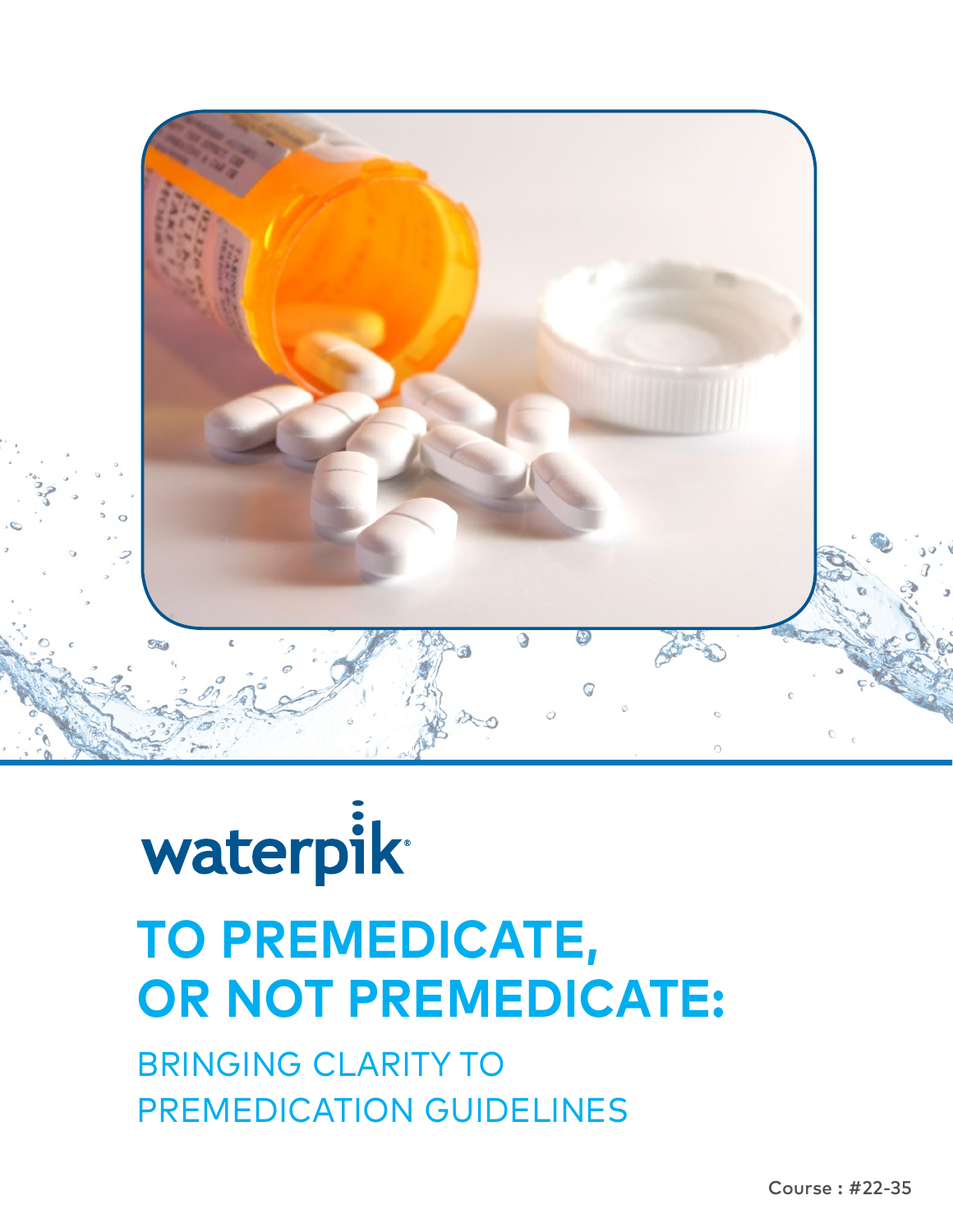### DISCLOSURE STATEMENT:

- The content for this self-study course was written by Susanna E. Scherer, RDH, BS, Education and Professional Relations Manager, Water Pik, Inc.
- This course was designed, developed, and produced by Water Pik, Inc., a subsidiary of Church & Dwight, Inc.
- Water Pik Inc., manufactures and distributes products addressed in this course.

# **AUDIFNCF**

This course is intended for dentists, dental hygienists, dental assistants, office managers and dental office staff members.

# EDUCATIONAL METHOD

The educational method used is self-study. A post-test must be submitted to receive credit.

# COURSE OBJECTIVE

Compared with previous recommendations, there are currently very few patients who require antibiotic prophylaxis (AP) prior to dental procedures. The purpose of this course is to help dental professionals understand the current guidelines for AP prior to dental procedures for the prevention of both viridans group streptococcus (VGS) infective endocarditis (IE) and prosthetic joint infections (PJI). This self-study course will examine the growing concern for antibiotic resistance and the role of dental professionals toward antibiotic stewardship. This course will also focus on the 2021 American Heart Association Scientific Statement which reaffirms the 2007 recommendations that emphasizes good oral health and regular access to dental care as more important that AP for a dental procedure.

### LEARNING OUTCOMES

- Define the etiology of bacteremia and identify the incidence of bacteremia reported for daily activities versus a dental cleaning.
- Review the history of antibiotic prophylaxis.
- Understand the current American Heart Association (AHA), American Dental Association (ADA) and American Academy of Orthopaedic Surgeons (AAOS) guidelines for antibiotic prophylaxis prior to dental procedures.
- Examine the role of dental professionals toward antibiotic stewardship.
- Recognize that maintenance of good oral health and regular access to dental care is more important than AP for a dental procedure.

### INTRODUCTION

Uncertainty of AP guidelines results in many patients continuing to premedicate when it is unnecessary. A cohort study of dental visits between 2011-2015 found that 80.9% of AP prescriptions were unnecessary.1 Additionally, only 20.9% of patients had a cardiac condition at the highest risk of adverse outcomes from infective endocarditis which would warrant AP prior to dental procedures.<sup>1</sup> The study also found that despite changes in clinical guidelines AP prescribing has remained steady among dentists.

### **BACTEREMIA**

Bacteremia is the presence of bacteria in the bloodstream. Bacteremia usually causes no symptoms, but sometimes bacteria accumulate in certain tissues or organs and can cause serious infections. Bacteremia will usually occur during ordinary activities such as chewing food or toothbrushing. It does not cause infections because bacteria are typically present in small numbers and rapidly removed from the bloodstream by the immune system. However, if bacteria are present long enough and in large enough numbers, particularly in people who are high risk, bacteremia can lead to other infections and sometimes trigger a serious body wide response called [sepsis](https://www.merckmanuals.com/home/infections/bacteremia-sepsis-and-septic-shock/sepsis-and-septic-shock). Bacteremia may cause [endocarditis,](https://www.merckmanuals.com/professional/cardiovascular-disorders/endocarditis/infective-endocarditis) most commonly with staphylococcal, streptococcal, or enterococcal bacteremia and less commonly with gram-negative bacteremia or fungemia.<sup>2</sup>

| 20%-68%            |      | From tooth brushing<br>or flossing <sup>3</sup> |
|--------------------|------|-------------------------------------------------|
| 20%-40%            |      | From use of wooden<br>toothpicks <sup>3</sup>   |
| 7%-51%             |      | From chewing <sup>3</sup>                       |
| 7%-50%             |      | From water flossing <sup>4</sup>                |
| Compared<br>to 40% | نندد | From a dental cleaning <sup>3</sup>             |

Table 1. Incidence of bacteremia for daily activities<sup>3,4</sup>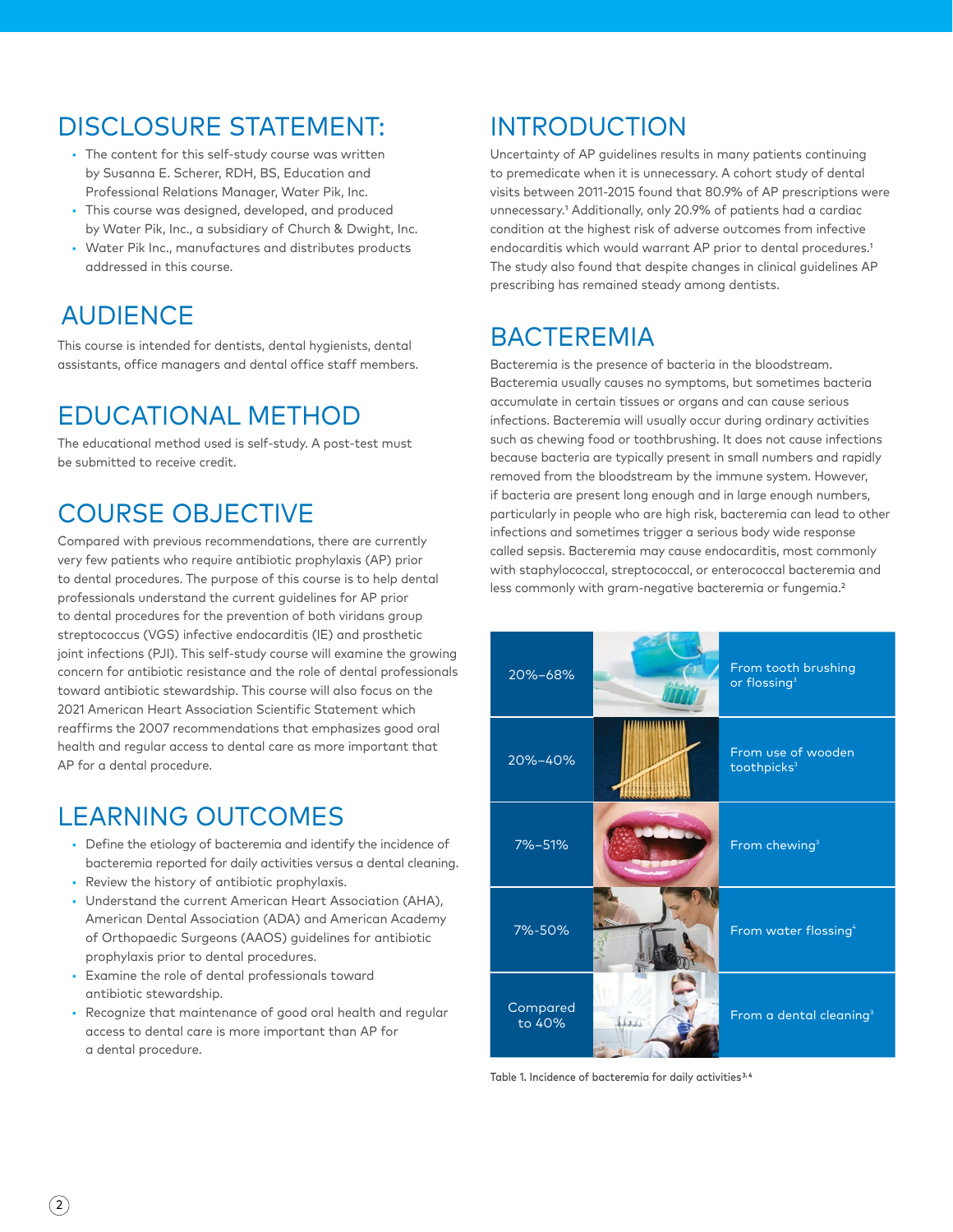The oral cavity is home to an abundant number and variety of microorganisms. Because it has a rich blood supply, any physical manipulation in the oral cavity has the potential to introduce microorganisms into the bloodstream.3 Daily activities such as chewing food and toothbrushing may result in VGS bacteremia at a higher frequency than a dental procedure **(see table 1)**.

Due to the potential for invasive dental procedures to result in bacteremia, there has been a long-standing theoretical concern about such bacteremia leading to infection at distant sites.3 The most prominent examples of this is concern for VGS IE and PJI. For several decades' patients with a number of cardiac conditions, and/or prosthetic joint replacements, have received AP prior to invasive dental procedures. Over the years AP guidelines have undergone several changes causing confusion for many dental professionals about when premedication is recommended.

#### HISTORY OF ANTIBIOTIC PROPHYLAXIS

#### **Historically AP existed primarily for two groups of patients:**

- 1. Those with heart conditions that were believed to predispose them to infective endocarditis and,
- 2. those who have prosthetic joint(s) and were believed to be at risk for developing hematogenous infections.

that AP should only be administered immediately before the dental procedure and on the subsequent days. In 1997 the AHA adopted a more conservative attitude; AP protocol was now a single dose of amoxicillin administered orally one hour before the procedure.5

In 2007, with input from the ADA, the AHA released updated guidelines for the prevention of IE, reducing AP to a very small subset of patients. Most recently the AHA scientific statement released May 18, 2021 recommended no changes to the 2007 guideline recommendations.

Following the success of joint replacement surgeries in the late 1960's there was a rapid increase in number joint replacement surgeries taking place in the United States. Despite a lack of scientific evidence to connect PJI to dental procedures, a widespread recommendation for AP prior to dental treatment for patients with prosthetic joints took place in the 1970's.<sup>6</sup> In 1997, the ADA and the AAOS released joint guidelines to provide dental professionals with better quidance for patients with prosthetic joints. The 1997 guidelines stated that AP was not necessary for patients who had pins, plates or screws, nor most patients with total joint replacements, and recommended AP for only a small group of individuals at high risk of infection.<sup>6</sup> In 2009, the AAOS released new guidelines suggesting AP for all total joint replacement patients prior to invasive procedures. However, the 2009 guidelines were not supported by the ADA because they did not meet the criteria for evidence-based guidelines.<sup>6</sup> In 2012, the AAOS and the ADA were again in agreement and released a statement that clinicians

AP prior to dental procedures was first introduced in the early 1930's for patients with heart conditions that were believed to predispose them to infective endocarditis.<sup>5</sup> Since AP was introduced in the early 1930's there have been several changes to AP regimens. Changes have included the way AP is administered, the dose, the agent, the duration for

2007

AHA released current guidelines for the prevention of IE.

2014

ADA CSA released new guidelines for patients with prosthetic joints.

#### 2021

A scientific statement was released by the AHA that recommended no changes.

which AP should be taken and who should take AP.

In 1941 the antibiotic prophylaxis regimen proposed was the use of 15 grains of sulfapyridine every six hours, starting two days before the manipulation and continuing for two or three days afterwards.5 In 1955, the Committee on Prevention of Rheumatic Fever and IE of the AHA, prophylactic protocol recommended an injection of a dose of 600,000 International Units (IU) of aqueous penicillin and 600,000 IU of procaine penicillin dissolved in oil with 2% aluminum monostearate administered 30 minutes before the dental procedure.<sup>5</sup> Alternatively (although considered less desirable), they proposed the oral administration of 250,000-500,000 IU of penicillin 30 minutes before each meal and before bedtime, starting 24 hours before the dental treatment and continuing for five days afterwards, and with an extra dose of 250,000 IU of penicillin immediately prior to the manipulation.5 By 1965, the AHA stated

"might consider discontinuing the practice of routinely prescribing prophylactic antibiotics for patients with hip and knee prosthetic joint implants undergoing dental procedures".6, 7

Evidence from rigorous case-control studies suggests that there is no increased risk of PJI following either low- or high-risk dental procedures.7 Furthermore, antimicrobial prophylaxis given before dental procedures does not decrease the risk of subsequent PJI.7 Therefor, in 2014 the ADA Council on Scientific Affairs released the most current guidelines for patients with prosthetic joint implants stating that in general AP is not recommended prior to dental procedures to prevent prosthetic joint infections.8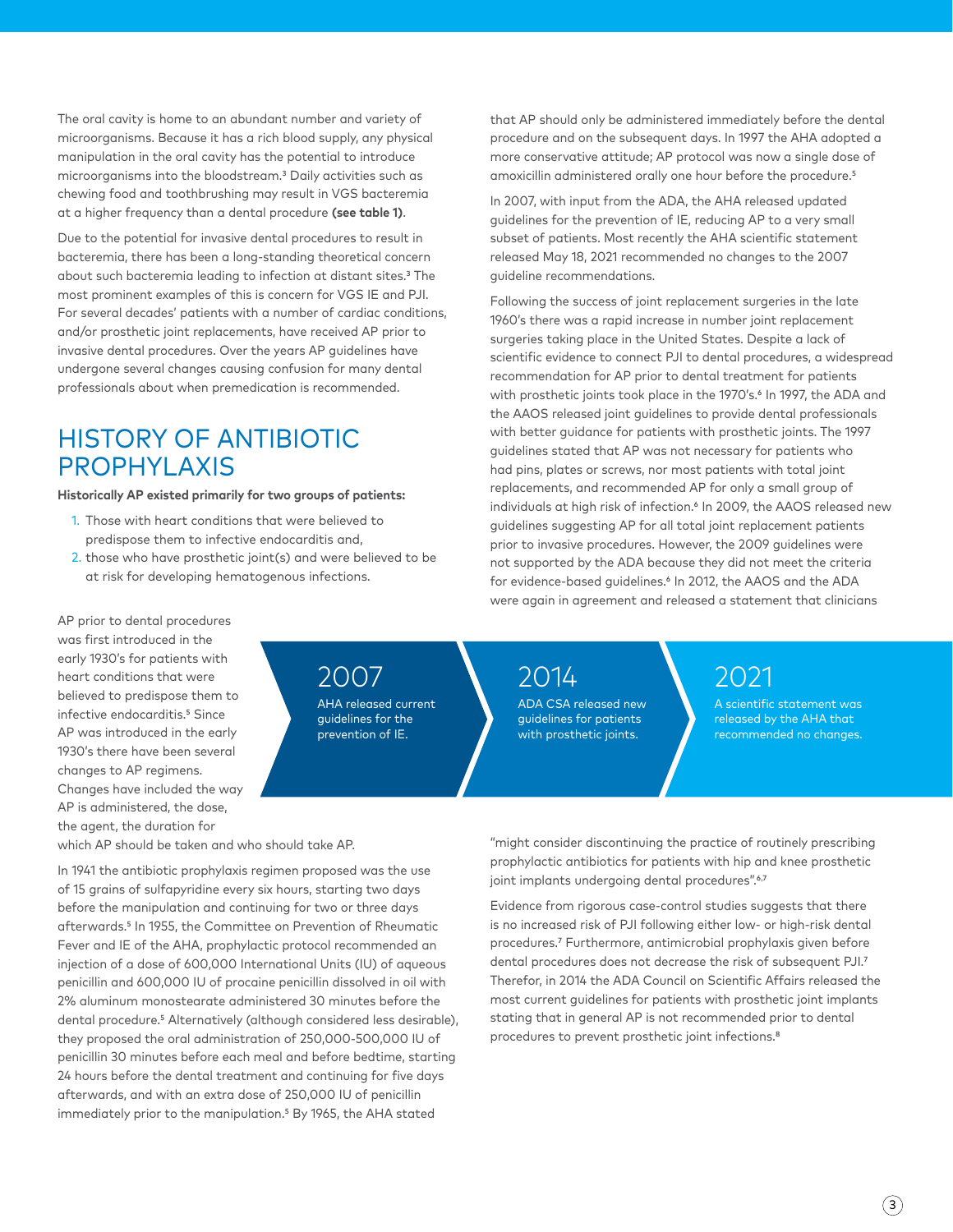## ANTIBIOTIC STEWARDSHIP

Antibiotic stewardship is the effort to measure and improve how antibiotics are prescribed by clinicians and used by patients. Improving antibiotic prescribing and their use is critical to effectively treat infections, protect patients from harms caused by unnecessary antibiotic use, and combat antibiotic resistance.9 A retrospective cohort study of dental visits from 2011-2015 found more than 80% of antibiotic prescriptions prior to dental procedures were unnecessary. Of the 91+K patients that received AP only 20.9% had a high-risk cardiac condition.1

Antibiotics are medicines that fight bacterial infections. Antibiotic resistance happens when bacteria change and become resistant to the effects of an antibiotic.10 Antibiotic resistance is a growing problem worldwide that has been attributed to the overuse and misuse of these medications.11 According to the Centers for Disease Control and Prevention, at least two million people in the U.S. become infected with bacteria that are resistant to antibiotics and at least 23,000 people die each year as a direct result of these infections.10

Systemically administered medications may result in adverse effects. A 2018 study found that adverse events from systemically administered antibiotics resulted in over 145,000 emergency hospital visits between 2011 and 2015.12 Approximately 75% of the cases involved allergic reactions to antibiotics.12 Adverse effects can include, but are not limited to, anaphylaxis, rash, diarrhea, c. diff, nausea, gastric pain and fever (table 2).12 Penicillin is the most frequent medication related to anaphylaxis and connected to 75% of fatal anaphylaxis cases in the U.S. every year.13

#### ADVERSE EFFECTS



Table 2. Adverse Effects Associated with Antibiotics<sup>1</sup>

Current premedication guidelines support antibiotic stewardship. The dental professionals' role is to ensure that AP is reserved for patients at high-risk of post-treatment complications and that antibiotics are only prescribed when needed. A thorough review of the patient's medical history must be completed prior to the recommendation and administration of AP. It is important to inform patients of their choices, including the potential risks and benefits of taking AP. It should be noted that current evidence does not show that AP prevents VGS IE or PJI.14

#### AHA GUIDELINES FOR THE PREVENTION OF VGS IE

Compared with previous recommendations the current AHA guidelines have significantly reduced the number of patients whom AP is indicated. Rather than identify the risk of acquisition of VGS IE, the new guidelines identify patients with the highest risk of adverse outcome from complications of VGS IE. In May of 2021 the AHA released the following scientific statement that affirms the 2007 recommendations on the prevention of VGS IE:

*On the basis of a review of the available evidence, there are no recommended changes to the 2007 VGS IE prevention guidelines. We continue to recommend VGS IE prophylaxis only for categories of patients at highest risk for adverse outcome while emphasizing the critical role of good oral health and regular access to dental care for all.14*

The AHA continues to recommend AP to prevent VGS IE for the following patients who are at the greatest risk of post treatment bacterial-related complications:

#### Group 1

- Prosthetic cardiac valve.
- Prosthetic material used for valve repair.
- Implantable cardiac devices such as transcatheter aortic valve.

#### Group 2

• Previous, relapse or recurrent IE.

#### Group 3

- Congenital Heart Disease
- Unrepaired cyanotic congenital heart disease, including palliative shunts and conduits.
- Any repaired congenital heart defect with residual shunts or valvular regurgitation at the site of or adjacent to the site of a prosthetic patch or a prosthetic device.

#### Group 4

• Cardiac transplant recipient with valve regurgitation due to a structurally abnormal valve.

# PEDIATRIC CONSIDERATIONS

AP should only be considered when the pediatric patient has the following congenital heart disease (CHD).

- Cyanotic congenital heart disease (birth defects with oxygen levels lower than normal) that has not been fully repaired, including children who have had surgical shunts and conduits.
- CHD that has been completely repaired with prosthetic material or a device for the first six months after the repair procedure
- Repaired CHD with residual defects such as persisting leaks or abnormal flow at or adjacent to a prosthetic patch or prosthetic device.

AP is not recommended for any other form of CHD, including mitral valve prolapse and/or heart murmurs.<sup>8</sup>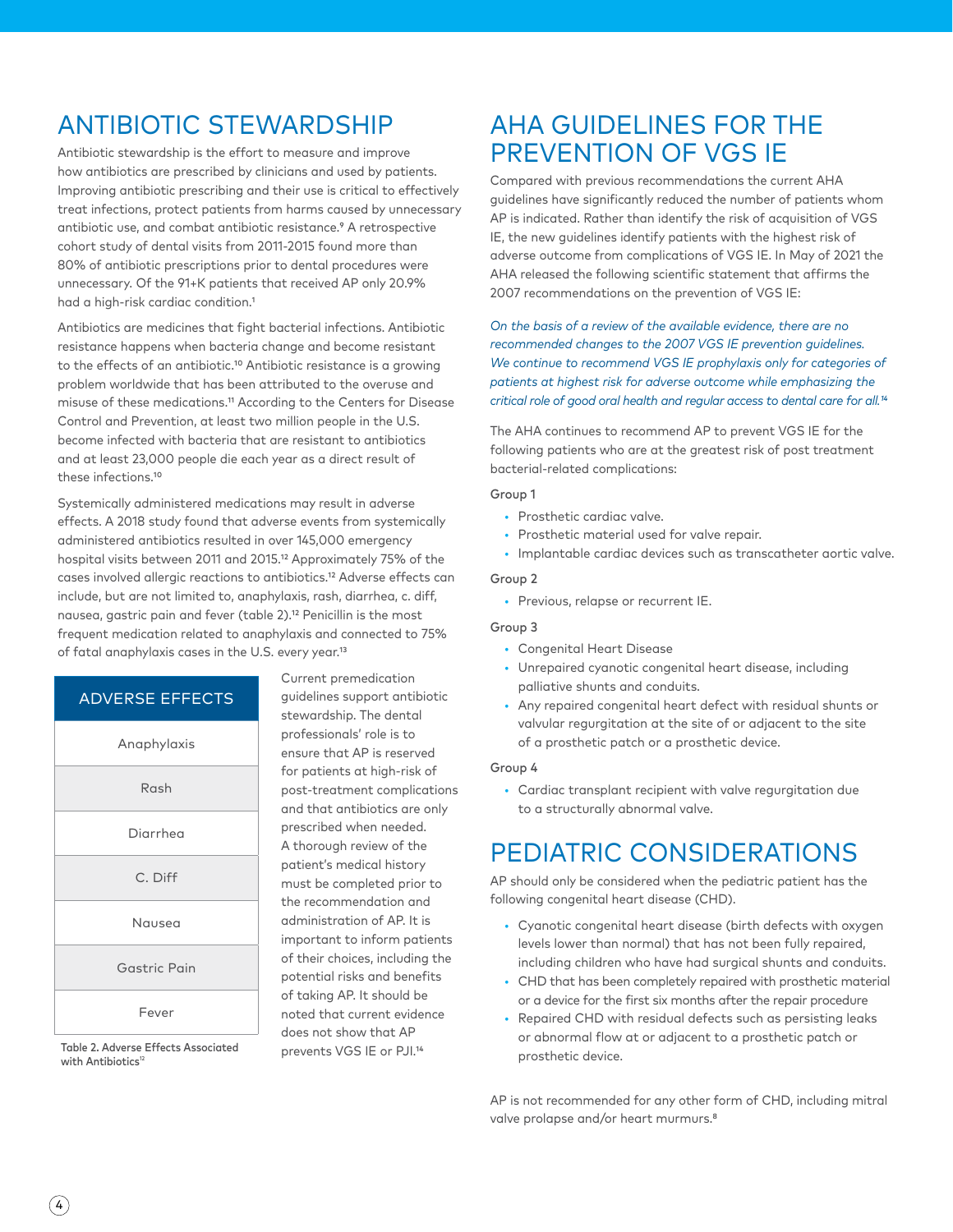#### LESS ANTIBIOTIC USE IN DENTISTRY: NO INCREASE IN VGS IE

A group of experts, in both the prevention and treatment of IE, reviewed the frequency of morbidity and mortality from VGS IE after the publication of the 2007 IE guidelines.14 The group included members of the AHA, ADA, the Infectious Diseases Society of America, and the American Academy of Pediatrics. The review concluded that "there was no convincing evidence that VGS IE frequency, morbidity or mortality had increased since 2007".14

Some of the findings to support the 2007 guidelines include:

- Despite a 78.7% reduction in AP prescription, no significant change in the general upward trend of IE cases or death.15
- No increase of IE hospitalizations among children 5-18 years with CHD.16
- No increase in hospitalization or mortality rates among adults.17
- Scaling down AP not associated with increased incidence of oral streptococcal IE among populations with preexisting valve disease.18

In Sweden, the Swedish Medical Products Agency lifted their recommendation of AP prior to dental procedures for the prevention of VGS IE in October of 2012.19 This change was in response to the lack of evidence that AP is effective in prevention of VGS IE and because of the growing concern for antibiotic resistance.19 Amoxicillin prescriptions among Swedish dentists declined 40 percent following the recommendation change.15

A nationwide cohort study, which included 76,762 high-risk adult individuals (>17 years), was conducted from January 2008 to January 2018 to determine whether there was an increased incident of VGS IE since the recommendation had been lifted.19 The study found no increased incidence of oral streptococcal IE among high-risk individuals during the five years after the cessation of AP.19 Based on these findings the research suggests that the current Swedish recommendation not to administer antibiotic prophylaxis for the prevention of IE in dentistry has not led to an increased incidence of VGS-IE among high-risk individuals.19

#### AP FOR THE PREVENTION OF PROSTHETIC JOINT INFECTION

In general, AP is not recommended prior to dental procedures for patients with prosthetic joints. A systematic review conducted by the 2014 ADA Council on Scientific Affairs concluded that best evidence fails to show a link between PJI and dental procedures.<sup>13</sup> According to the AAOS moderate strength evidence finds that dental procedures are unrelated to implant infection and AP prior to dental procedures does not reduce the risk of subsequent implant infection.20 Additionally, for most patients the risks of adverse reactions and antibiotic resistance generally outweighs the benefit of AP.

A cohort study performed between May 2018 and June 2021 was conducted to determine whether there is an association between invasive dental procedures (IDP) and late prosthetic joint infection (LPJI). The study used a population in England where AP is not recommended prior to IDP for patients with prosthetic joints and therefore the association would be fully exposed.21 Early PJI occurs within three months of the surgical procedure and is considered to be a result of contamination at the time of surgery. Hence, the study focused on LPJI which occurs three months or longer after joint replacement surgeries. There was a total of 9,427 LPJI hospital admissions and dental records that were reviewed. It was concluded that there was no evidence of an association between IDP and LPJI, confirming there is no rationale for administering AP before IDP in patients with prosthetic joints.21

In cases where AP is deemed necessary it is recommended that the orthopedic surgeon write the prescription.22 Special considerations that may indicate AP for patients with prosthetic joints:

- If the patient has a history of a previous medical condition associated with the joint replacement surgery.
- If the patient had a complication(s) associated with the joint replacement surgery.

In lieu of AP prior to IDP, the AHA and AAOS recommend that patients maintain optimal oral hygiene through preventative dental visits and good oral hygiene homecare practices, which leads to a lower risk of PJI.7

#### CLINDAMYCIN NO LONGER RECOMMENDED

The 2021 AHA scientific statement no longer recommends the use of clindamycin for patients who are allergic to penicillin or ampicillin. This is because clindamycin is known to cause more severe adverse reactions like C. difficile. In fact, one dose of clindamycin has an equivalent risk of C. difficile compared with a prolonged course.1 Additionally, the AHA states that cephalosporins should not be used in an individual with a history of anaphylaxis, angioedema or urticaria with penicillin or ampicillin.14 The AHA recommends cephalexin, azithromycin, clarithromycin, or doxycycline for patients who can take oral medication and cefazolin or ceftriaxone for patients who cannot take oral medication **(see table 2)**.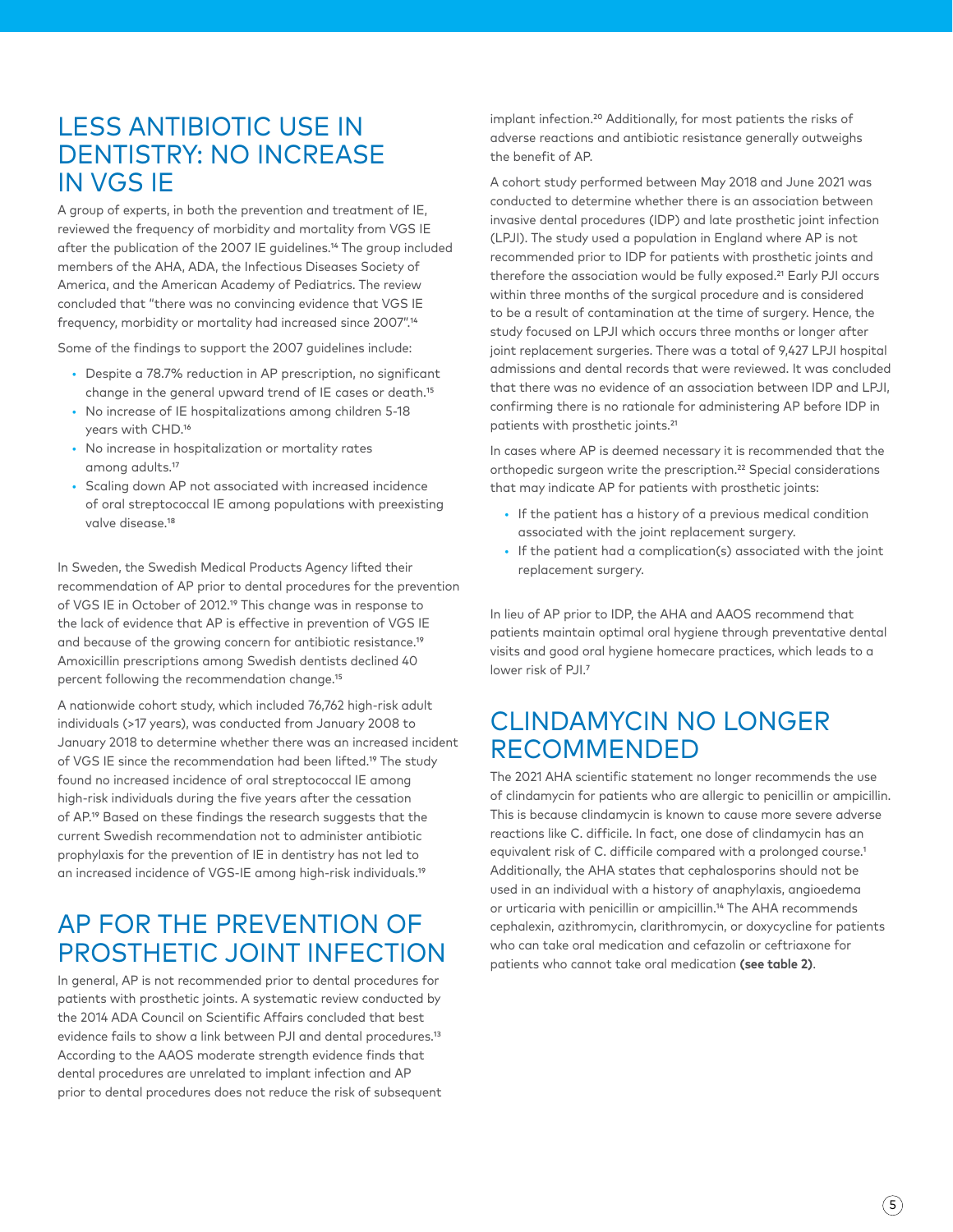| <b>DELIVERY ROUTE</b> | Oral        | Unable to take<br>oral medication         | Can take oral medication<br>and allergic to penicillin<br>or ampicillin | Cannot take oral<br>medication and allergic<br>to penicillin or ampicillin |
|-----------------------|-------------|-------------------------------------------|-------------------------------------------------------------------------|----------------------------------------------------------------------------|
| <b>MEDICATION</b>     | Amoxicillin | Ampicillin OR cefazolin<br>or ceftriaxone | Cephalexin OR azithromycin<br>or clarithromycin<br>OR doxycycline       | Cefazolin or ceftriaxone                                                   |
| <b>ADULTS</b>         | 2g          | 2 g IM or IV                              | 500 mg                                                                  | 1 g IM or IV                                                               |
|                       |             | 1 g IM or IV                              | 100 MG                                                                  |                                                                            |
| <b>CHILDREN</b>       | 50 mg/kg    | 50 mg/kg IM or IV                         | 50 mg/kg IM or IV                                                       | 50 mg/kg IM or IV                                                          |
|                       |             | 50 mg/kg IM or IV                         | 15 mg/kg<br><45 kg, 4.4 mg/kg<br>>45 kg, 100mg                          |                                                                            |

Table 3. Current antibiotic regimens prior to a dental procedure are available.14

\*Single Dose should be taken or administered 30 to 60 minutes before dental procedure.

\*\*Table modified slightly and adapted from the 2021 AHA Scientific Statement

### SPECIAL CONSIDERATIONS

- If the patient inadvertently forgets to take their AP, the dosage may be taken up to two hours after the procedure.13 In patients who are receiving a short course (seven to ten days) of oral antibiotic therapy before a dental procedure, selecting a different class of antibiotic is preferable **(see table 3)**.14
- In patients who are receiving a short course (seven to ten days) of oral antibiotic therapy before a dental procedure, selecting a different class of antibiotic is preferable **(see table 2)**.14
- If possible, it is preferable to delay an elective dental procedure for at least 10 days after completion of a short course of antibiotic therapy.14
- In patients who are receiving parenteral antimicrobial therapy for IE or other infections and require a dental procedure, the same parenteral antibiotic may be continued through the dental procedure.14
- In patients undergoing multiple sequential dental appointments, if possible, it is preferable to delay the next procedure for four weeks between treatment sessions.14
- Patients undergoing chemotherapy who have a central venous catheter should consult with their treating oncologist prior to dental procedures to determine if AP is indicated.<sup>8</sup>

### SCENARIOS AP IS UNWARRANTED

When patients have undergone a variety of surgical interventions, it may raise the question "should this patient be taking AP?". Unless the patient is predisposed to infection, here are some additional scenarios where AP is unwarranted.<sup>8,14</sup>

- Implantable electronic devices such as a pacemaker or similar devices
- Septal defect closure devices when complete closure is achieved
- Peripheral vascular grafts and patches, including those used for hemodialysis
- Surgically placed pins, plates or screws
- Coronary artery stents or other vascular stents
- Central nervous system ventriculoatrial shunts
- Vena cava filters
- Pledgets a small wad of absorbent cotton or other soft material used to stop up a wound or other opening in the body.
- Solid organ transplant
- Breast augmentation with implants
- Penile implant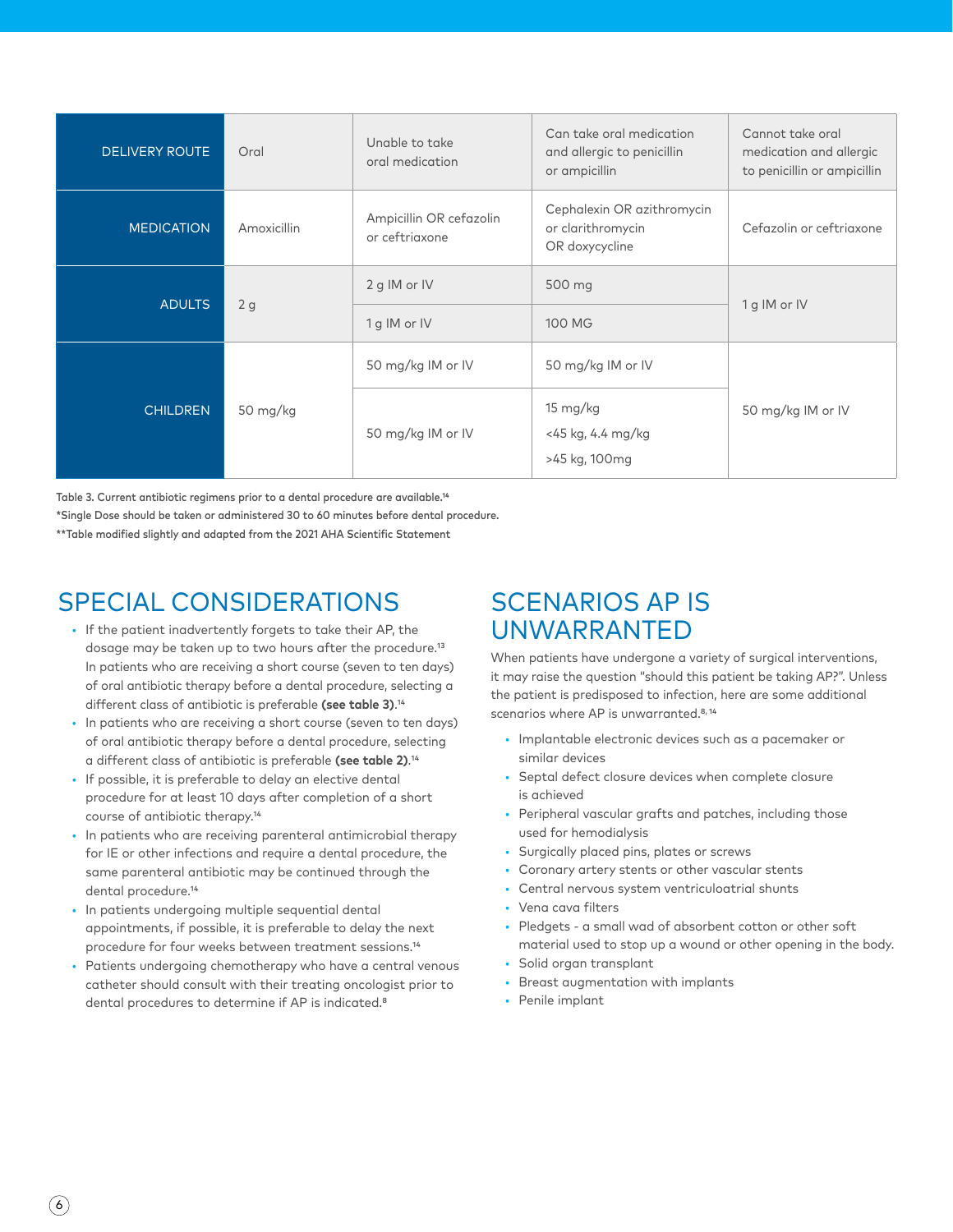#### THE IMPORTANCE OF GOOD ORAL HEALTH

The 2021 AHA scientific statement emphasizes the critical role of good oral health. Daily activities such as brushing and flossing result in a higher frequency of bacteremia than a dental procedure. For example, there is a 20-68% chance of bacteremia from brushing



or flossing versus a 40% chance from a dental cleaning **(see table 1)**.3 Therefore it is imperative to emphasize to patients the importance of achieving optimal oral health to help prevent bacteremia reducing the risk of VGS IE and PJI.<sup>7,14</sup> This includes both professional and home care. If insurance or affordability are a barrier to routine care the dental team can guide the patient to resources that will provide access—i.e., a local dental hygiene school or federally qualified health center (FQHC).

Dental professionals know that brushing alone is not enough to achieve optimal oral health. Research found that regardless of the type of toothbrush used, people leave up to 40% of plaque behind.<sup>23</sup> It is essential to educate patients that in addition to brushing routine hygiene appointments and interdental cleaning are a necessity to achieve optimal oral health.

Oral hygiene instruction (OHI) begins with the hygienist asking the patient their personal success, failure, and preference regarding interdental aids. Traditionally, dental floss has received the most attention among interdental aids and is highly recommended because of its ability to remove plaque where toothbrushes cannot reach.24 However, many patients do not floss and there are many reasons why. Tight contacts, hard to reach areas, complexity of technique and discomfort are just a few of the reasons patients do not use dental floss.

Offering a variety of options will help patients find the most successful homecare tools to fit their oral health needs. A systematic review of ten different oral hygiene aids found that interdental brushes (IDB) and water flossers ranked highest for reducing



inflammation while toothpicks and dental floss ranked last.<sup>24</sup> A review by Ng and Lim concurred finding IDB and water flossing more effective for reducing gingivitis. They also noted IDB, and water flossing are preferred over floss for cleaning around implants.<sup>25</sup>

Water flossing has proven to be a great alternative to traditional dental floss. There are six studies comparing water flossing to traditional dental floss. Water flossing was proven to be 50% more effective at reducing gingivitis and 29% better at removing plaque.<sup>26,27</sup>

Gorur et al. found that the unique combination of pulsation and pressure created shear hydraulic forces capable of effectively removing plaque. Via use of the scanning electron microscopy, they were able to show that three seconds of water flossing at medium pressure removed up to 99.9% of plaque from treated areas **(see Figure 1)**.28 Research also shows that water flossing, even used at the highest pressure, is safe and more effective than brushing and flossing.29





After 3 Second Treatmen Figure 1: Before treatment with the Waterpik<sup>®</sup> Water Flosser and after a 3-second treatment with the Waterpik<sup>®</sup> Water Flosser.

#### **CONCLUSION**

Premedication guidelines have significantly reduced the number of patients who require AP prior to invasive dental procedures. This is based on a review of scientific evidence, which shows adverse reactions to antibiotics generally outweighs the benefits of prophylaxis. AP should be reserved for patients who are at the greatest risk of post treatment bacterialrelated complications. It is the responsibility of dental professionals



to educate patients on the risk versus the benefits of AP prior to invasive dental procedures--i.e., adverse reactions and antibiotic resistance. A consultation with the cardiologist, orthopedic surgeon or other prescribing physician may be necessary if it is unclear if the patient should be premedicated, or to obtain medical clearance to discontinue AP. Careful review of the patients' medical history should be conducted to ensure they are taking the correct premedication based on current guidelines **(refer to table 3)**. Last, home-care education should emphasize the importance of good oral health to prevent VGS IE and lower the risk of PJI.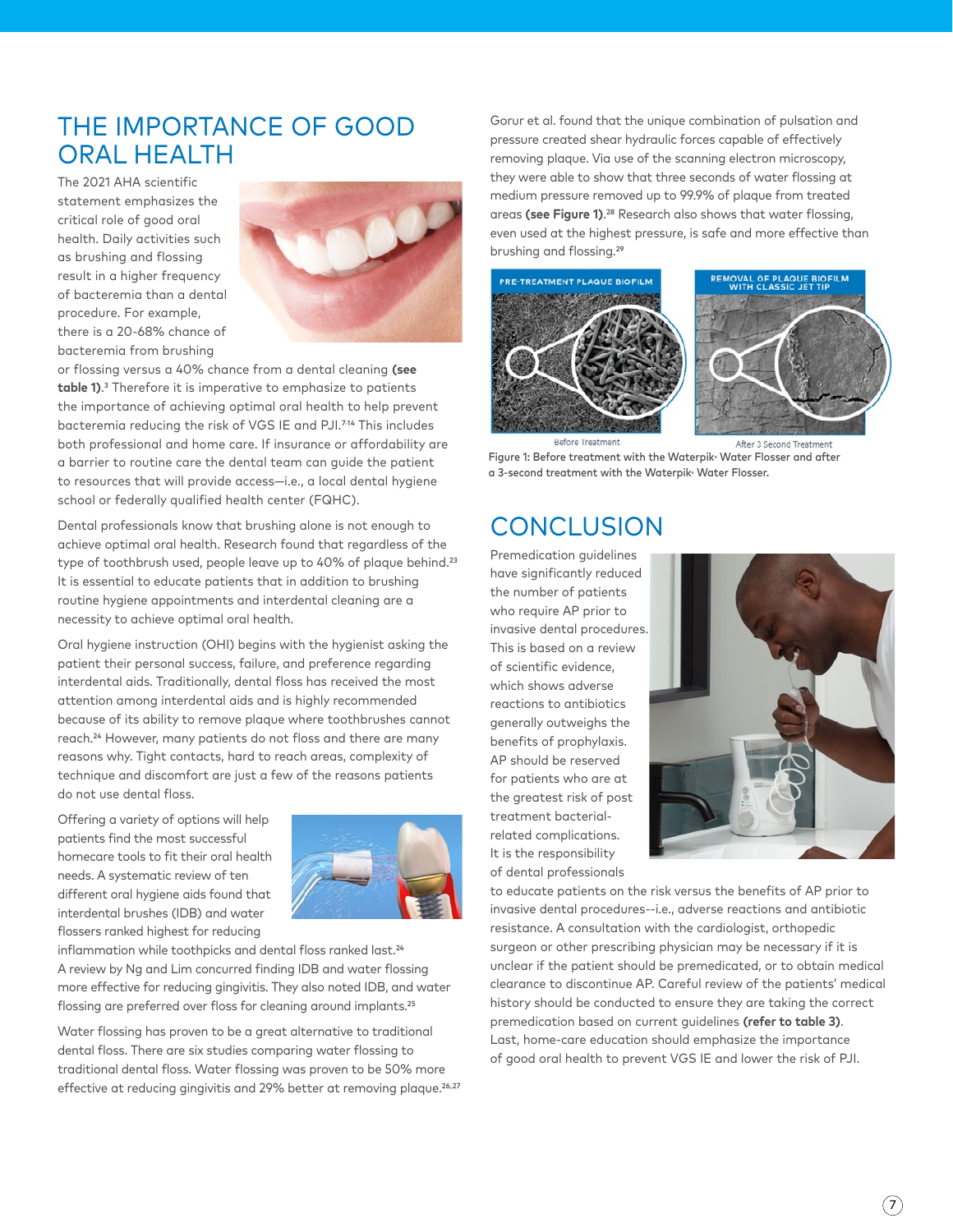#### RESOURCES

- 1. Suda KJ, Calip GS, Zhou J, et al. Assessment of the appropriateness of antibiotic prescriptions for infection prophylaxis before dental procedures, 2011 to 2015. *JAMA Netw* Open. 2019;2(5). https://jamanetwork.com/journals/jamanetworkopen/ fullarticle/2734798
- 2. Bush, LM. Bacteremia. Merck Manual. Published July 2020. https://www. merckmanuals.com/professional/infectious-diseases/biology-of-infectious-disease/ bacteremia?query=Bacteremia. Accessed June 30, 2021.
- 3. Usmani S, Choquette L, Bona R, Feinn R, Shahid Z, Lalla RV. Transient bacteremia induced by dental cleaning is not associated with infection of central venous catheters in patients with cancer. *Oral Surg Oral Med Oral Pathol Oral Radiol*. 2018;125(4):286-294. https://www.ncbi.nlm.nih.gov/pmc/articles/PMC5944361/
- 4. Jolkovsky DL, Lyle DM. Safety of a water flosser: A literature review. *Compendium of Continuing Education in Dentistry*. Published February 2015. https://www. aegisdentalnetwork.com/cced/2015/02/safety-of-a-water-flosser-a-literature-review. Accessed June 30, 2021.
- 5. Tomás I and Álvarez-Fernández M. History of antimicrobial prophylaxis protocols for infective endocarditis secondary to dental procedures. In: Kerrigan, SW. *Recent Advances in Infective Endocarditis.* IntechOpen; 2013. DOI: 10.5772/56118. https://www.intechopen. com/books/recent-advances-in-infective-endocarditis/history-of-antimicrobialprophylaxis-protocols-for-infective-endocarditis-secondary-to-dental-proced
- 6. DeFroda SF, Lamin E, Gil JA, Sindhu K, Ritterman S. Antibiotic prophylaxis for patients with a history of total joint replacement. *J Am Board Fam Med*. 2016;29(4):500-507. https://www.jabfm.org/content/29/4/500#page
- 7. Tande AJ and Patel R. Prosthetic joint infection. *Clin Microbiol Rev.* 2014;27(2):302-345. https://www.ncbi.nlm.nih.gov/pmc/articles/PMC3993098/
- 8. American Dental Association. Antibiotic prophylaxis prior to dental procedures. Updated January 5, 2022. https://www.ada.org/en/member-center/oral-health-topics/antibioticprophylaxis. Accessed June 30, 2021.
- 9. Center for Disease Control and Prevention. Antibiotic prescribing and use. Updated April 7, 2021. https://www.cdc.gov/antibiotic-use/core-elements/index.html. Accessed June 30, 2021.
- 10. Antibiotic Resistance. MedlinePlus. Updated October 27, 2021. https://medlineplus.gov/ antibioticresistance.html. Accessed June 30, 2021.
- 11. Ventola CL. The antibiotic resistance crisis: part 1: causes and threats. *Pharmacy and Therapeutics.* 2015;40(4):277-283. https://www.ncbi.nlm.nih.gov/pmc/articles/ PMC4378521/
- 12. American Dental Association. Antibiotic stewardship. Updated September 29, 2020. https://www.ada.org/en/member-center/oral-health-topics/antibiotic-stewardship. Accessed June 30, 2021.
- 13. Sollecito TP, Abt E, Lockhart PB, et al. The use of prophylactic antibiotics prior to dental procedures in patients with prosthetic joints: Evidence-based clinical practice guidelines for dental practitioners-a report of the American Dental Association Council on Scientific Affairs. *The Journal of the American Dental Association.* 2015;146(1):11-16. https://www.sciencedirect.com/science/article/pii/S0002817714000191
- 14. Wilson WR, Gewitz M, Lockhart PB, et. al. on behalf of the American Heart Association Young Hearts Rheumatic Fever, Endocarditis and Kawasaki Disease Committee of the Council on Lifelong Congenital Heart Disease and Heart Health in the Young; Council on Cardiovascular and Stroke Nursing; and the Council on Quality of Care and Outcomes Research. Prevention of viridans group streptococcal infective endocarditis: a scientific statement from the American Heart Association. *Circulation.* 2021;143:(e963– e978). https://www.ahajournals.org/doi/pdf/10.1161/CIR.0000000000000969
- 15. Thornhill MH, Dayer MJ, Forde JM, et al. Impact of the NICE guideline recommending cessation of antibiotic prophylaxis for prevention of infective endocarditis: before and after study. *BMJ.* Published May 3, 2011. Available from [https://pubmed.ncbi.nlm.nih.](https://pubmed.ncbi.nlm.nih.gov/21540258/) [gov/21540258/](https://pubmed.ncbi.nlm.nih.gov/21540258/) Accessed March 14, 2022.
- Pasquali SK, He X, Mohamad Z, et al. Trends in endocarditis hospitalizations at US children's hospitals: impact of the 2007 American Heart Association antibiotic prophylaxis guidelines. *American Heart Journal.* Published May, 2012; 163:894–899. Available from <https://pubmed.ncbi.nlm.nih.gov/22607869/>. Accessed on March 14, 2022.
- 17. Duval X, Delahaye F, Alla F, et al. Temporal trends in infective endocarditis in the context of prophylaxis guideline modifications: three successive population-based surveys. *J Am Coll Cardiol.* Published May 29, 2012; 59:1968–1976. Available from [https://pubmed.ncbi.](https://pubmed.ncbi.nlm.nih.gov/22624837/) [nlm.nih.gov/22624837/](https://pubmed.ncbi.nlm.nih.gov/22624837/). Accessed on March 14, 2022.
- 18. Bikdeli B, Wang Y, Kim N, et al. Trends in hospitalization rates and outcomes of endocarditis among Medicare beneficiaries. *J Am Coll Cardiol.* Published August 28, 2013; 62:2217–2226. Available from [https://www.ncbi.nlm.nih.gov/pmc/articles/](https://www.ncbi.nlm.nih.gov/pmc/articles/PMC4335801/) [PMC4335801/](https://www.ncbi.nlm.nih.gov/pmc/articles/PMC4335801/). Accessed on March 14, 2022.
- 19. Vahasarja N, Lund B, Ternhag A, et al. Infective endocarditis among high-risk individuals before and after the cessation of antibiotic prophylaxis in dentistry: A national cohort study. *Clinical Infectious Diseases.* Published February 4, 2022. https://academic.oup.com/ cid/advance-article/doi/10.1093/cid/ciac095/6522819. Accessed February 28, 2022.
- 20. American Academy of Orthopaedic Surgeons. Prevention of orthopaedic implant infection in patients undergoing dental procedures. Published December 12, 2012. https://www.orthoguidelines.org/guideline-detail?id=102. Accessed June 30, 2021.
- 21. Thornhill MH, Crum A, Rex S, et al. Analysis of prosthetic joint infections following invasive dental procedures in England. *JAMA Netw Open.* 2022;5(1):e2142987. https:// jamanetwork.com/journals/jamanetworkopen/fullarticle/2788219. Accessed January 25, 2022.
- 22. American Dental Association. Chairside Guide for Prosthetics. Published 2015. https:// www.ada.org/-/media/project/ada-organization/ada/ada-org/files/resources/research/ ada\_chairside\_guide\_prosthetics.pdf?rev=848d32fce4d1484299d05bbb50f060b9&hash=2 ECD50BD260BDC98EDCAF9569B969747. Accessed June 30, 2021.
- 23. Petker W, Weik U, Margraf-Stiksrud J, et al. Oral cleanliness in daily users of powered vs. manual toothbrushes – a cross-sectional study. *BMC Oral Health.* 2019;19:96. https:// bmcoralhealth.biomedcentral.com/articles/10.1186/s12903-019-0790-9#citeas
- 24. Kotsakis GA, Lian Q, Ioannou AL, Michalowicz BS, John MT, Chu H. A network metaanalysis of interproximal oral hygiene methods in the reduction of clinical indices of inflammation. *J Periodontol.* 2018;89(5):558-570. https://pubmed.ncbi.nlm.nih. gov/29520910/
- 25. Ng E, Lim LP. An overview of different interdental cleaning aids and their effectiveness. *Dentistry Journal*. 2019; 7(2):56. https://www.mdpi.com/2304- 6767/7/2/56#cite
- 26. Barnes CM, Russell CM, Reinhardt RA, Payne JB, Lyle DM. Comparison of irrigation to floss as an adjunct to tooth brushing: Effect on bleeding, gingivitis, and supragingival plaque. *J Clin Dent.* 2005;16(3):71-77. https://pubmed.ncbi.nlm.nih.gov/16305005/
- 27. Goyal CR, Lyle DM, Qaqish JG, Schuller R. Evaluation of the plaque removal efficacy of a water flosser compared to string floss in adults after a single use. *J Clin Dent.* 2013;24(2):37-42. https://pubmed.ncbi.nlm.nih.gov/24282867/
- 28. Gorur A, Lyle DM, Schaudinn C, Costerton JW. Biofilm removal with a dental water jet. *Compend Cont Educ Dent.* 2009;30(Special issue 1):1-6. https://www.ncbi.nlm.nih.gov/ pubmed/19385349.
- 29. Goyal CR, Lyle DM, Qaqish JG, Schuller R. Evaluation of the safety of a water flosser on gingival and epithelial tissue at different pressure settings. *Compendium Contin Ed Dent*  2018; 39(Suppl 2) 8-13. https://www.waterpik.com/oral-health/pro/clinical-research/ waterpik-water-flosser-safe-and-effective-goyal-lyle-2018/

 $8)$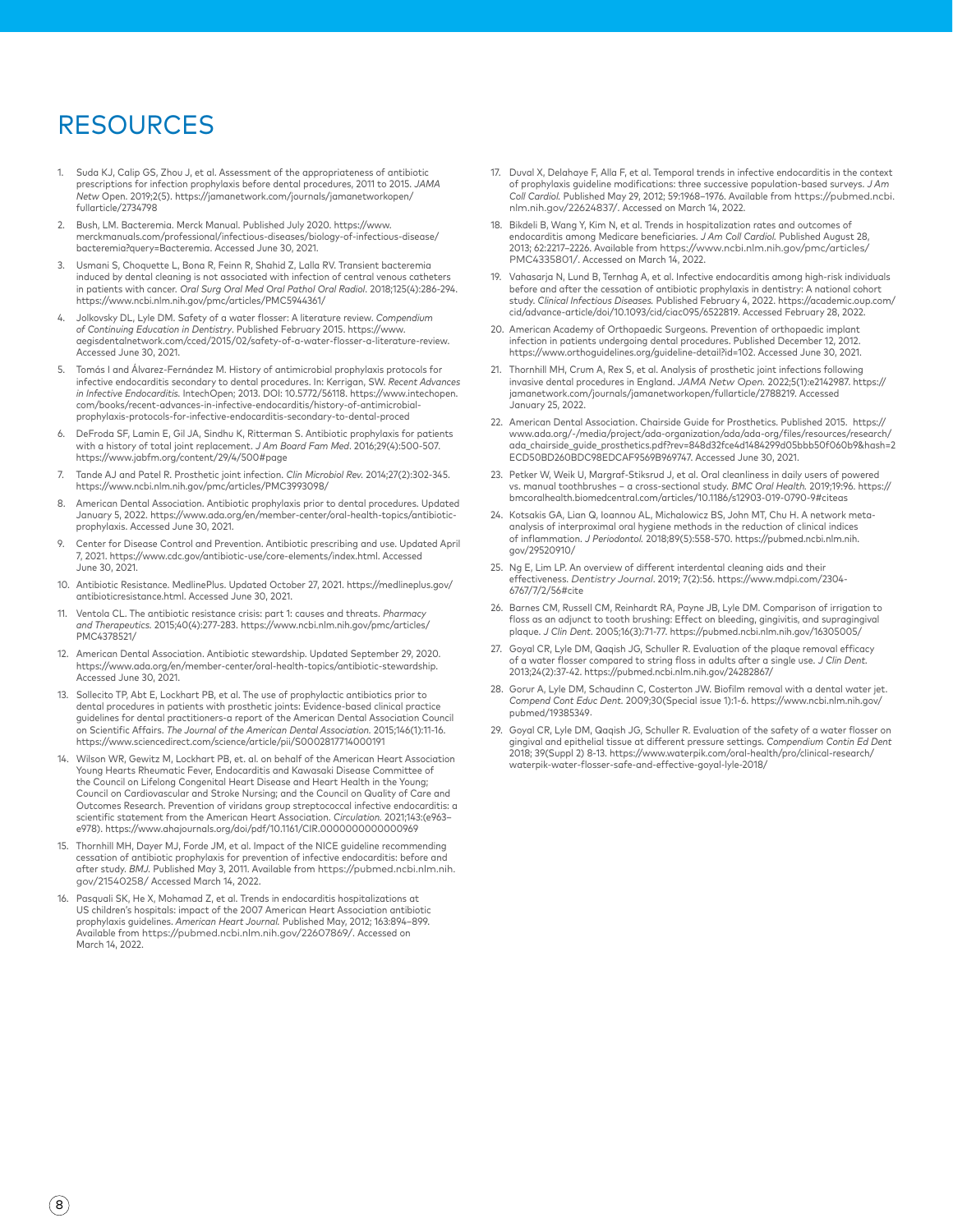POST TEST For Course #22-35

### PREMEDICATION GUIDELINES FOR DENTAL PROFESSIONALS

Post-Test Question – you must complete online to receive credit

- **1. A cohort study of dental visits between 2011-2015 found that**  \_\_\_\_\_\_ **% of AP prescriptions were unnecessary.**
	- a. 20.9%
	- b. 40.9%
	- c. 60.0%
	- d. 80.9%
- **2. Any physical manipulation in the oral cavity has the potential to introduce microorganisms into the blood stream.** 
	- a. True
	- b. False
- **3. In** \_\_\_\_\_\_ **the AHA guidelines underwent significant changes recommending AP for the prevention of infective endocarditis prior to dental treatment for a very limited number of situations.**
	- a. 1997
	- b. 2007
	- c. 2015
	- d. 2021
- **4. Antibiotics are medicines that fight viral infections.**
	- a. True
	- b. False
- **5. Adverse effects from systemically administered antibiotics include all of the following except:**
	- a. Rash
	- b. Diarrhea
	- c. Fever
	- d. Halitosis
	- e. Gastric pain
- **6. Which is not indicated for AP prior to dental procedures?**
	- a. Prosthetic cardiac valve
	- b. Previous history of IE
	- c. Heart Murmur
	- d. Cardiac transplant
- **7. The AAOS current guidelines recommend that all prosthetic joint replacement patients take AP prior to invasive dental procedures?** 
	- a. True
	- b. False
- **8. Which of the following medications is not recommended for patients who are allergic to Penicillin?** 
	- a. Cephalexin
	- b. Azithromycin
	- c. Clindamycin
	- d. Clarithromycin
- **9. If the patient inadvertently forgets to take their AP, the dosage may be taken up to** \_\_\_\_\_\_ **hours after the procedure?**
	- a. 1
	- b. 2
	- c. 3
	- d. 4
- **10. VGS IE occurs at a much higher rate for dental procedures than it does during routine daily activities.** 
	- a. True
	- b. False